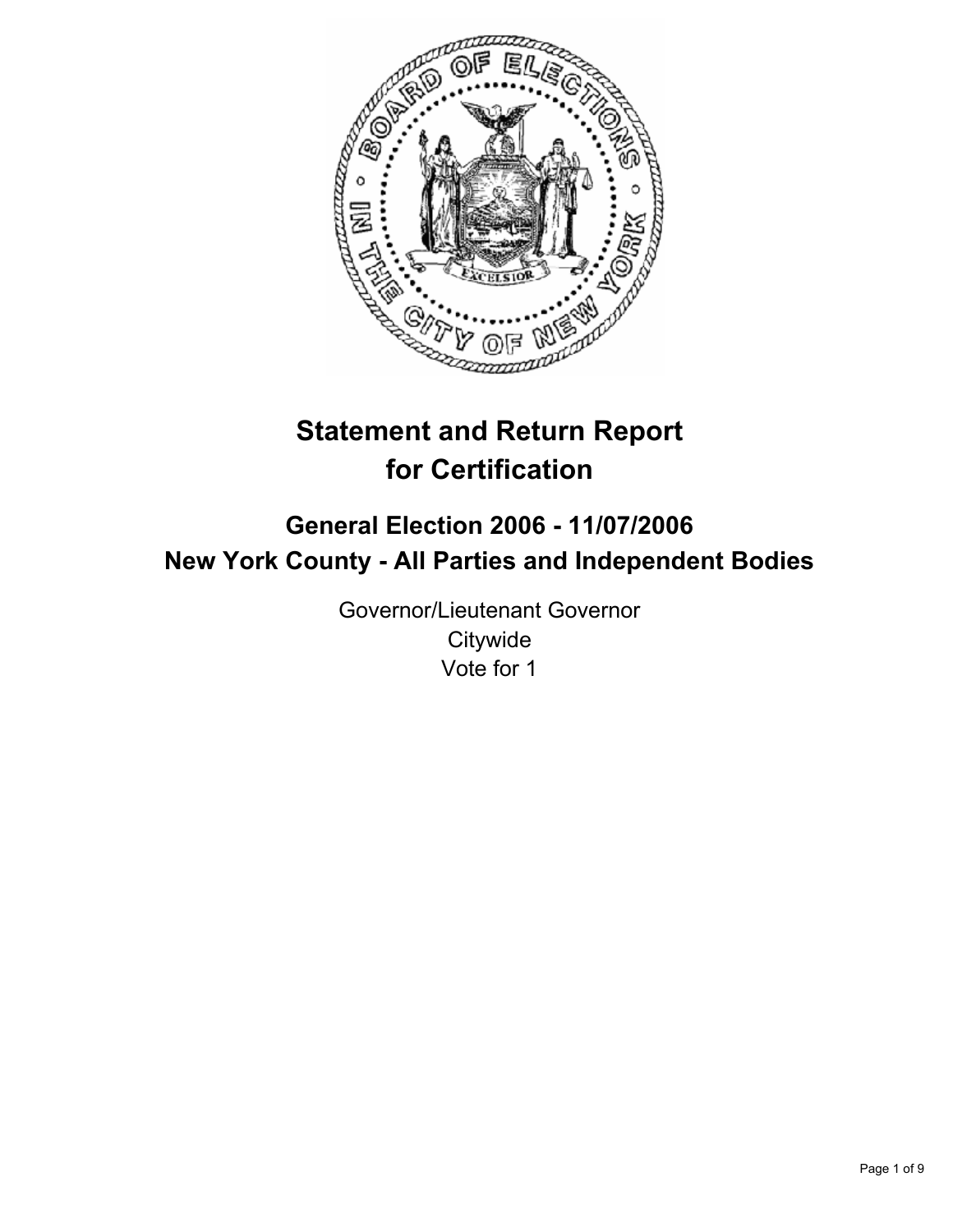

| PUBLIC COUNTER                                       | 22,439         |
|------------------------------------------------------|----------------|
| <b>EMERGENCY</b>                                     | 51             |
| ABSENTEE/MILITARY                                    | 428            |
| <b>AFFIDAVIT</b>                                     | 690            |
| <b>Total Ballots</b>                                 | 23,795         |
| JOHN J FASO / C SCOTT VANDERHOEF (REPUBLICAN)        | 2,246          |
| ELIOT SPITZER / DAVID A PATERSON (DEMOCRATIC)        | 16,798         |
| ELIOT SPITZER / DAVID A PATERSON (INDEPENDENCE)      | 594            |
| JOHN J FASO / C SCOTT VANDERHOEF (CONSERVATIVE)      | 176            |
| ELIOT SPITZER / DAVID A PATERSON (WORKING FAMILIES)  | 1,343          |
| MALACHY MCCOURT / ALISON DUNCAN (GREEN)              | 378            |
| JOHN CLIFTON / DONALD SILBERGER (LIBERTARIAN)        | 99             |
| JIMMY MCMILLAN (RENT IS TOO HIGH)                    | 104            |
| MAURA DELUCA / BEN O'SHAUGHNESSY (SOCIALIST WORKERS) | 23             |
| MICHAEL BLOOMBERG (WRITE-IN)                         |                |
| WILLIAM WELD (WRITE-IN)                              | $\overline{2}$ |
| <b>Total Votes</b>                                   | 21,764         |
| Unrecorded                                           | 2,031          |

| <b>PUBLIC COUNTER</b>                                | 31,998 |
|------------------------------------------------------|--------|
| <b>EMERGENCY</b>                                     | 75     |
| ABSENTEE/MILITARY                                    | 928    |
| <b>AFFIDAVIT</b>                                     | 1,038  |
| <b>Total Ballots</b>                                 | 34,543 |
| JOHN J FASO / C SCOTT VANDERHOEF (REPUBLICAN)        | 4,892  |
| ELIOT SPITZER / DAVID A PATERSON (DEMOCRATIC)        | 25,077 |
| ELIOT SPITZER / DAVID A PATERSON (INDEPENDENCE)      | 1,358  |
| JOHN J FASO / C SCOTT VANDERHOEF (CONSERVATIVE)      | 360    |
| ELIOT SPITZER / DAVID A PATERSON (WORKING FAMILIES)  | 1,074  |
| MALACHY MCCOURT / ALISON DUNCAN (GREEN)              | 425    |
| JOHN CLIFTON / DONALD SILBERGER (LIBERTARIAN)        | 172    |
| JIMMY MCMILLAN (RENT IS TOO HIGH)                    | 95     |
| MAURA DELUCA / BEN O'SHAUGHNESSY (SOCIALIST WORKERS) | 17     |
| ALTON MADDOX (WRITE-IN)                              | 1      |
| ANTHONY WEINER (WRITE-IN)                            |        |
| JOHN A. RAPHAEL (WRITE-IN)                           |        |
| <b>Total Votes</b>                                   | 33,473 |
| Unrecorded                                           | 1,070  |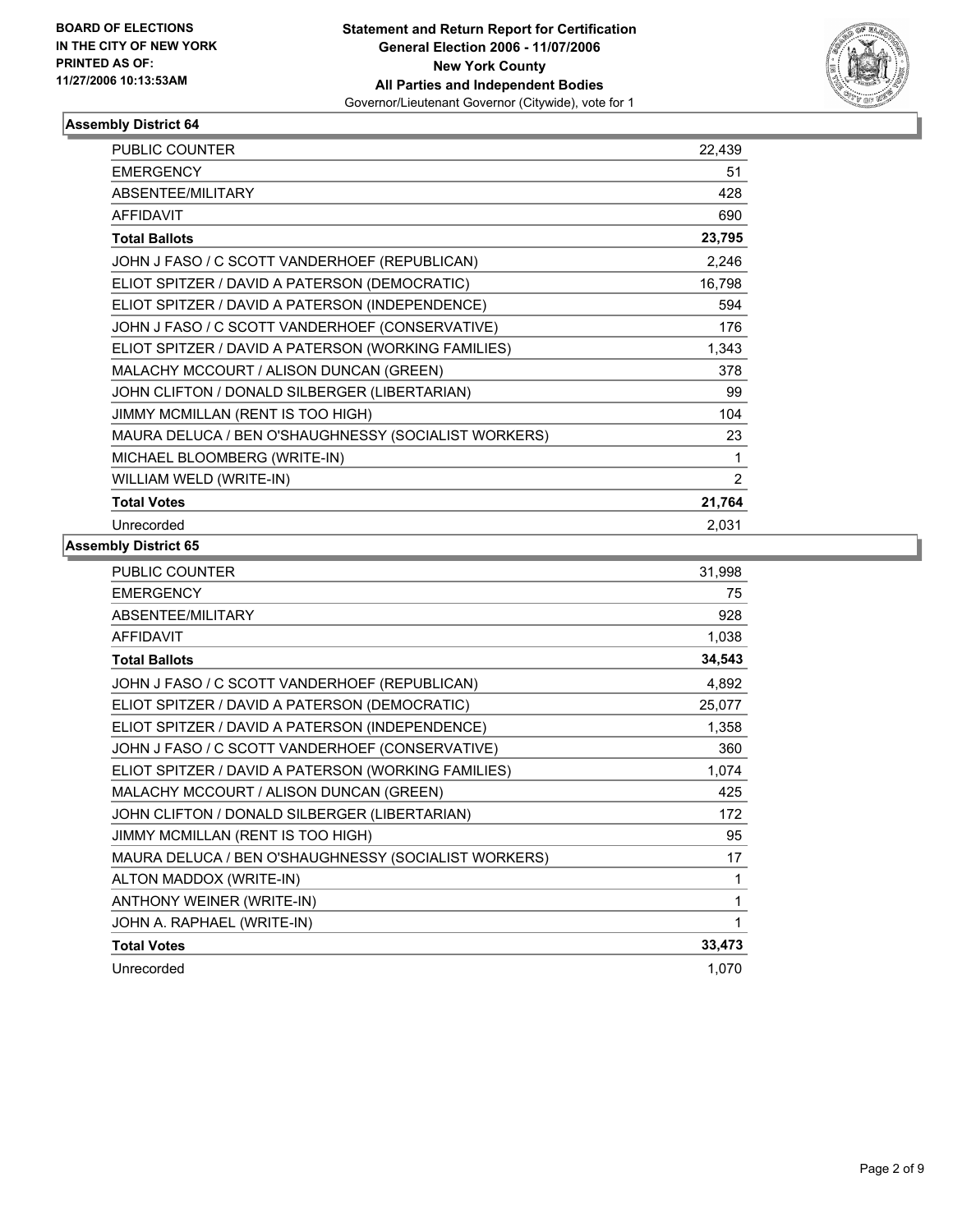

| <b>PUBLIC COUNTER</b>                                | 35,948 |
|------------------------------------------------------|--------|
| <b>EMERGENCY</b>                                     | 212    |
| ABSENTEE/MILITARY                                    | 1,223  |
| <b>AFFIDAVIT</b>                                     | 1,337  |
| <b>Total Ballots</b>                                 | 39,527 |
| JOHN J FASO / C SCOTT VANDERHOEF (REPUBLICAN)        | 2,688  |
| ELIOT SPITZER / DAVID A PATERSON (DEMOCRATIC)        | 28,152 |
| ELIOT SPITZER / DAVID A PATERSON (INDEPENDENCE)      | 1,036  |
| JOHN J FASO / C SCOTT VANDERHOEF (CONSERVATIVE)      | 198    |
| ELIOT SPITZER / DAVID A PATERSON (WORKING FAMILIES)  | 4,693  |
| MALACHY MCCOURT / ALISON DUNCAN (GREEN)              | 990    |
| JOHN CLIFTON / DONALD SILBERGER (LIBERTARIAN)        | 215    |
| JIMMY MCMILLAN (RENT IS TOO HIGH)                    | 157    |
| MAURA DELUCA / BEN O'SHAUGHNESSY (SOCIALIST WORKERS) | 48     |
| ALAN WONG (WRITE-IN)                                 | 1      |
| JOHN UNIFLOU (WRITE-IN)                              | 1      |
| RICHARD SELMAN (WRITE-IN)                            | 1      |
| THOMAS SUOZZI (WRITE-IN)                             | 1      |
| THOMAS WEISS (WRITE-IN)                              |        |
| <b>Total Votes</b>                                   | 38,182 |
| Unrecorded                                           | 1,345  |

| <b>PUBLIC COUNTER</b>                                | 39,361         |
|------------------------------------------------------|----------------|
| <b>EMERGENCY</b>                                     | 54             |
| <b>ABSENTEE/MILITARY</b>                             | 1,211          |
| <b>AFFIDAVIT</b>                                     | 1,189          |
| <b>Total Ballots</b>                                 | 42,564         |
| JOHN J FASO / C SCOTT VANDERHOEF (REPUBLICAN)        | 3,707          |
| ELIOT SPITZER / DAVID A PATERSON (DEMOCRATIC)        | 31,206         |
| ELIOT SPITZER / DAVID A PATERSON (INDEPENDENCE)      | 1,130          |
| JOHN J FASO / C SCOTT VANDERHOEF (CONSERVATIVE)      | 253            |
| ELIOT SPITZER / DAVID A PATERSON (WORKING FAMILIES)  | 3,673          |
| MALACHY MCCOURT / ALISON DUNCAN (GREEN)              | 793            |
| JOHN CLIFTON / DONALD SILBERGER (LIBERTARIAN)        | 146            |
| JIMMY MCMILLAN (RENT IS TOO HIGH)                    | 102            |
| MAURA DELUCA / BEN O'SHAUGHNESSY (SOCIALIST WORKERS) | 27             |
| BENZION RADINSKY (WRITE-IN)                          | 1              |
| HERMAN SINGER (WRITE-IN)                             | 1              |
| JOHN LASALA (WRITE-IN)                               | 1              |
| NORMAN SIEGAL (WRITE-IN)                             | 1              |
| SCOTT SINGER (WRITE-IN)                              | 1              |
| WILLIAM E. MURAWSKI (WRITE-IN)                       | $\overline{2}$ |
| <b>Total Votes</b>                                   | 41,044         |
| Unrecorded                                           | 1,520          |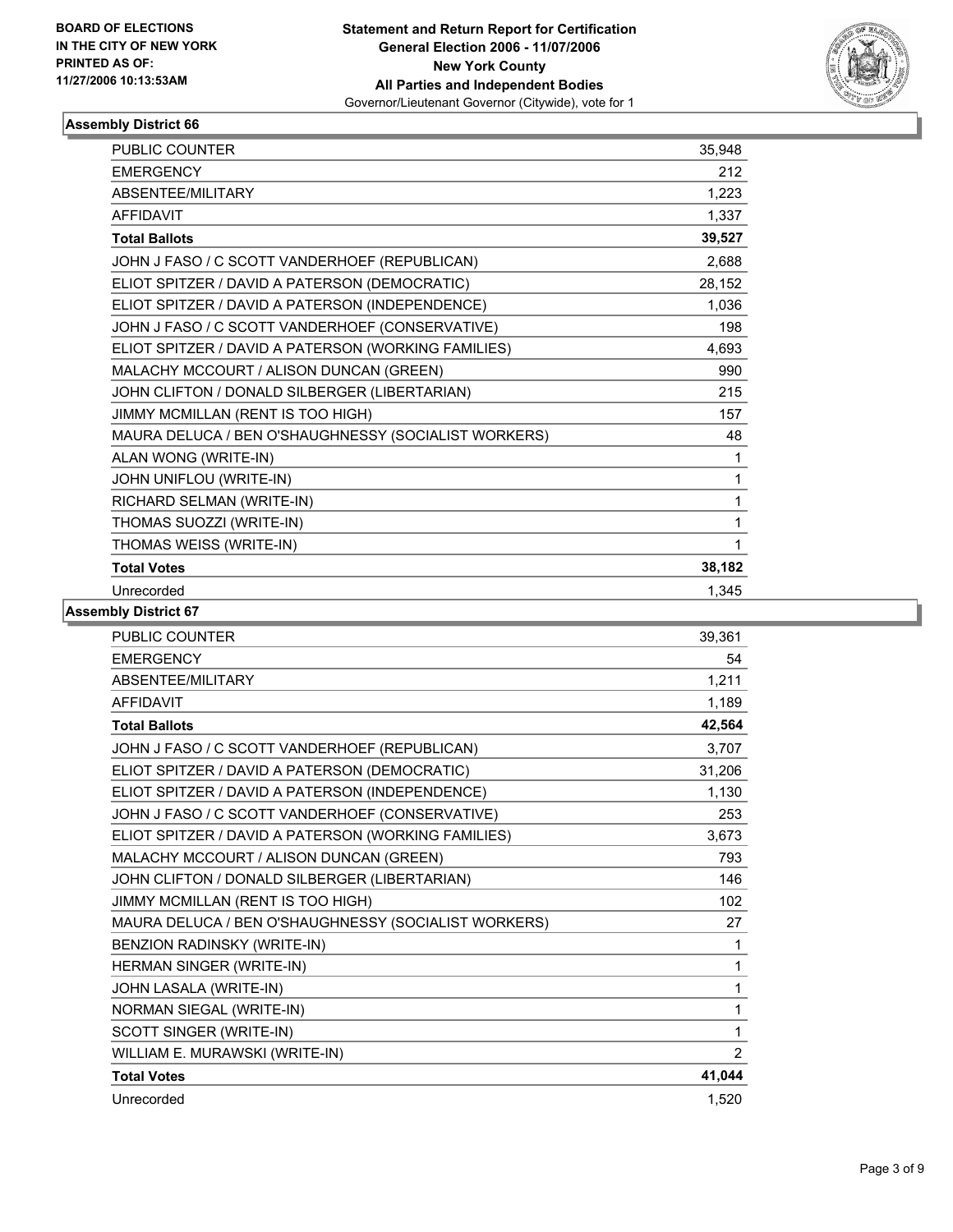

| PUBLIC COUNTER                                       | 20,467 |
|------------------------------------------------------|--------|
| <b>EMERGENCY</b>                                     | 60     |
| <b>ABSENTEE/MILITARY</b>                             | 337    |
| <b>AFFIDAVIT</b>                                     | 620    |
| <b>Total Ballots</b>                                 | 21,553 |
| JOHN J FASO / C SCOTT VANDERHOEF (REPUBLICAN)        | 1,024  |
| ELIOT SPITZER / DAVID A PATERSON (DEMOCRATIC)        | 16,215 |
| ELIOT SPITZER / DAVID A PATERSON (INDEPENDENCE)      | 561    |
| JOHN J FASO / C SCOTT VANDERHOEF (CONSERVATIVE)      | 120    |
| ELIOT SPITZER / DAVID A PATERSON (WORKING FAMILIES)  | 845    |
| MALACHY MCCOURT / ALISON DUNCAN (GREEN)              | 149    |
| JOHN CLIFTON / DONALD SILBERGER (LIBERTARIAN)        | 54     |
| JIMMY MCMILLAN (RENT IS TOO HIGH)                    | 181    |
| MAURA DELUCA / BEN O'SHAUGHNESSY (SOCIALIST WORKERS) | 43     |
| ALTON MADDOX/CHARLES BARRON (WRITE-IN)               | 1      |
| JOHN CRAWFORD (WRITE-IN)                             |        |
| LENNARD MCNEIL (WRITE-IN)                            |        |
| MICHAEL BLOOMBERG (WRITE-IN)                         |        |
| <b>Total Votes</b>                                   | 19,196 |
| Unrecorded                                           | 2,357  |

| <b>PUBLIC COUNTER</b><br>34,950                              |     |
|--------------------------------------------------------------|-----|
| <b>EMERGENCY</b>                                             | 88  |
| ABSENTEE/MILITARY                                            | 931 |
| <b>AFFIDAVIT</b>                                             | 901 |
| 37,389<br><b>Total Ballots</b>                               |     |
| JOHN J FASO / C SCOTT VANDERHOEF (REPUBLICAN)<br>1,720       |     |
| 26,987<br>ELIOT SPITZER / DAVID A PATERSON (DEMOCRATIC)      |     |
| ELIOT SPITZER / DAVID A PATERSON (INDEPENDENCE)              | 918 |
| JOHN J FASO / C SCOTT VANDERHOEF (CONSERVATIVE)              | 176 |
| ELIOT SPITZER / DAVID A PATERSON (WORKING FAMILIES)<br>4,560 |     |
| MALACHY MCCOURT / ALISON DUNCAN (GREEN)                      | 810 |
| JOHN CLIFTON / DONALD SILBERGER (LIBERTARIAN)                | 90  |
| JIMMY MCMILLAN (RENT IS TOO HIGH)                            | 130 |
| MAURA DELUCA / BEN O'SHAUGHNESSY (SOCIALIST WORKERS)         | 30  |
| BEN ARMSTEAD (WRITE-IN)                                      | 1   |
| JIMMY MIEMLLAN (WRITE-IN)                                    | 1   |
| WILLIAM WELD (WRITE-IN)                                      |     |
| 35,424<br><b>Total Votes</b>                                 |     |
| Unrecorded<br>1,965                                          |     |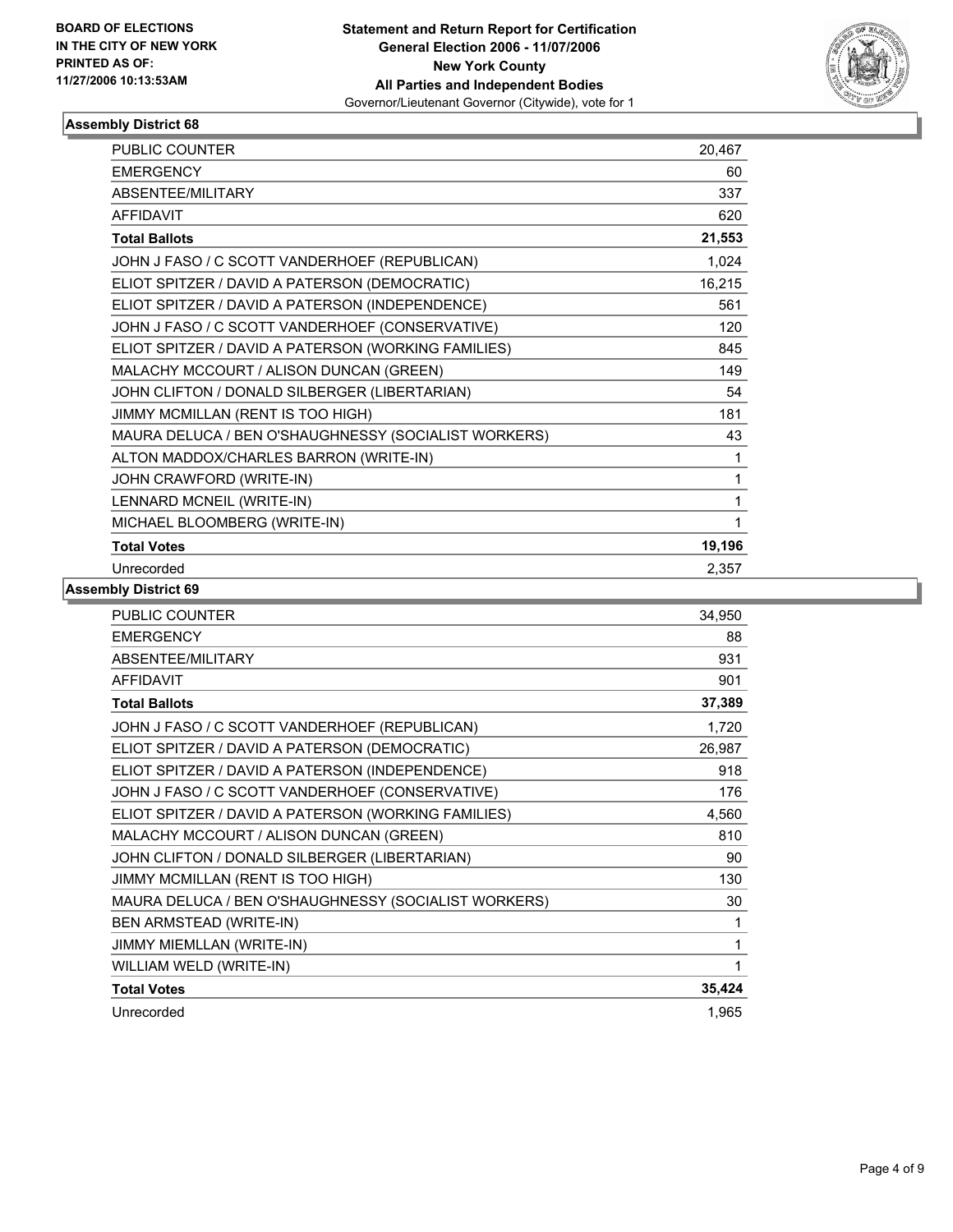

| 23,338 |
|--------|
| 58     |
| 395    |
| 806    |
| 24,638 |
| 483    |
| 19,693 |
| 884    |
| 89     |
| 1,258  |
| 192    |
| 34     |
| 136    |
| 33     |
| 1      |
| 1      |
| 1      |
| 1      |
| 1      |
| 1      |
| 1      |
| 1      |
| 1      |
| 1      |
| 22,812 |
| 1,826  |
|        |

| PUBLIC COUNTER                                       | 24,212 |
|------------------------------------------------------|--------|
| <b>EMERGENCY</b>                                     | 55     |
| ABSENTEE/MILITARY                                    | 497    |
| <b>AFFIDAVIT</b>                                     | 719    |
| <b>Total Ballots</b>                                 | 25,627 |
| JOHN J FASO / C SCOTT VANDERHOEF (REPUBLICAN)        | 1,194  |
| ELIOT SPITZER / DAVID A PATERSON (DEMOCRATIC)        | 19,353 |
| ELIOT SPITZER / DAVID A PATERSON (INDEPENDENCE)      | 687    |
| JOHN J FASO / C SCOTT VANDERHOEF (CONSERVATIVE)      | 160    |
| ELIOT SPITZER / DAVID A PATERSON (WORKING FAMILIES)  | 1,474  |
| MALACHY MCCOURT / ALISON DUNCAN (GREEN)              | 367    |
| JOHN CLIFTON / DONALD SILBERGER (LIBERTARIAN)        | 51     |
| JIMMY MCMILLAN (RENT IS TOO HIGH)                    | 118    |
| MAURA DELUCA / BEN O'SHAUGHNESSY (SOCIALIST WORKERS) | 32     |
| ADRIENNE PAGE (WRITE-IN)                             | 1      |
| <b>Total Votes</b>                                   | 23,437 |
| Unrecorded                                           | 2,190  |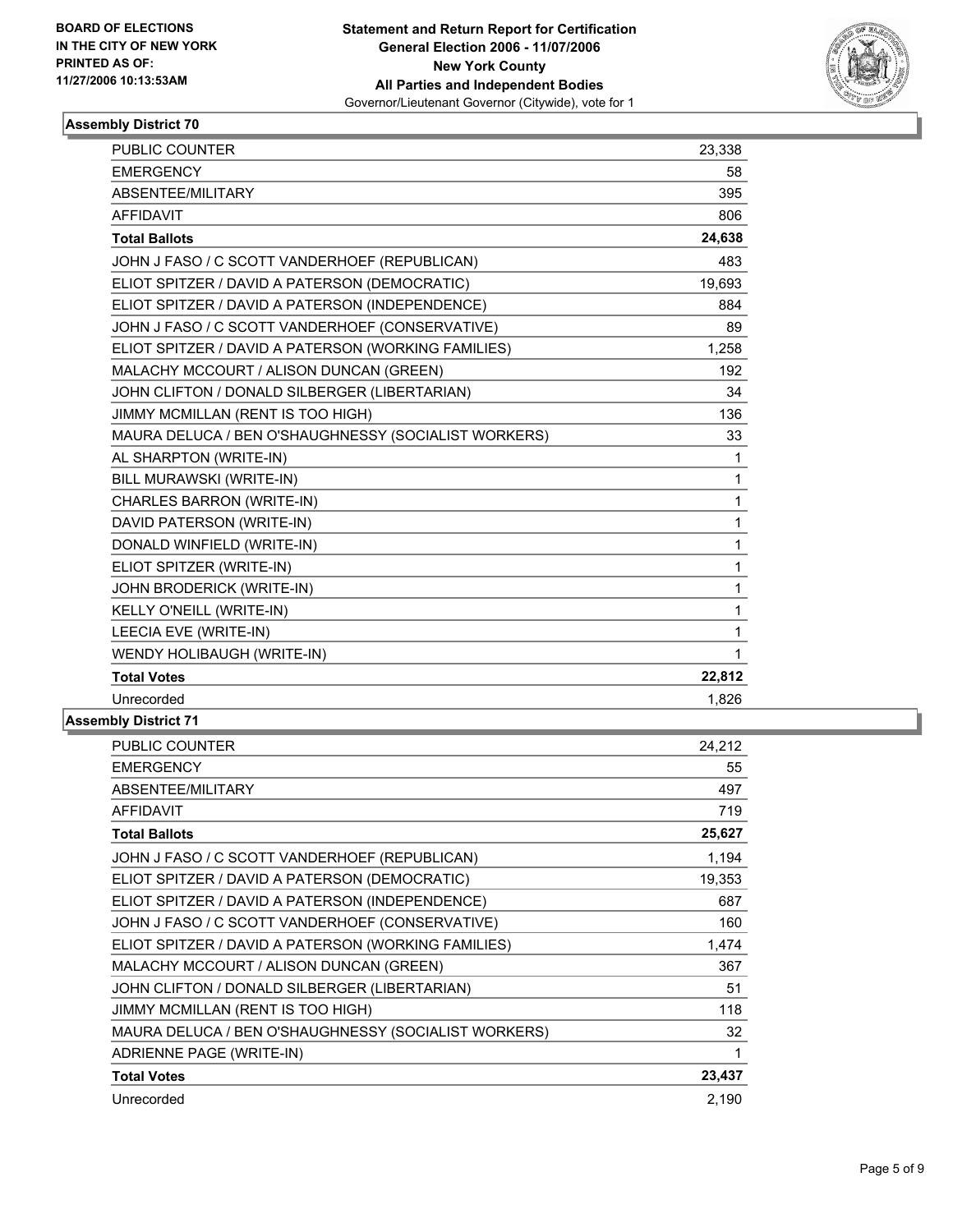

| <b>PUBLIC COUNTER</b>                                | 17,881 |
|------------------------------------------------------|--------|
| <b>EMERGENCY</b>                                     | 7      |
| ABSENTEE/MILITARY                                    | 125    |
| <b>AFFIDAVIT</b>                                     | 436    |
| <b>Total Ballots</b>                                 | 18,546 |
| JOHN J FASO / C SCOTT VANDERHOEF (REPUBLICAN)        | 815    |
| ELIOT SPITZER / DAVID A PATERSON (DEMOCRATIC)        | 13,899 |
| ELIOT SPITZER / DAVID A PATERSON (INDEPENDENCE)      | 459    |
| JOHN J FASO / C SCOTT VANDERHOEF (CONSERVATIVE)      | 111    |
| ELIOT SPITZER / DAVID A PATERSON (WORKING FAMILIES)  | 679    |
| MALACHY MCCOURT / ALISON DUNCAN (GREEN)              | 129    |
| JOHN CLIFTON / DONALD SILBERGER (LIBERTARIAN)        | 36     |
| JIMMY MCMILLAN (RENT IS TOO HIGH)                    | 72     |
| MAURA DELUCA / BEN O'SHAUGHNESSY (SOCIALIST WORKERS) | 27     |
| <b>Total Votes</b>                                   | 16,227 |
| Unrecorded                                           | 2.319  |

| <b>PUBLIC COUNTER</b>                                | 36,305 |
|------------------------------------------------------|--------|
| <b>EMERGENCY</b>                                     |        |
| ABSENTEE/MILITARY                                    | 1,342  |
| <b>AFFIDAVIT</b>                                     | 923    |
| <b>Total Ballots</b>                                 | 39,319 |
| JOHN J FASO / C SCOTT VANDERHOEF (REPUBLICAN)        | 6,744  |
| ELIOT SPITZER / DAVID A PATERSON (DEMOCRATIC)        | 27,757 |
| ELIOT SPITZER / DAVID A PATERSON (INDEPENDENCE)      | 1,434  |
| JOHN J FASO / C SCOTT VANDERHOEF (CONSERVATIVE)      | 360    |
| ELIOT SPITZER / DAVID A PATERSON (WORKING FAMILIES)  | 843    |
| MALACHY MCCOURT / ALISON DUNCAN (GREEN)              | 414    |
| JOHN CLIFTON / DONALD SILBERGER (LIBERTARIAN)        | 163    |
| JIMMY MCMILLAN (RENT IS TOO HIGH)                    | 72     |
| MAURA DELUCA / BEN O'SHAUGHNESSY (SOCIALIST WORKERS) | 14     |
| ALDEN LINK (WRITE-IN)                                | 1      |
| ELIOT SPITZER (WRITE-IN)                             | 1      |
| JEFF DODGSON (WRITE-IN)                              |        |
| JOHN HERLIHY (WRITE-IN)                              |        |
| TAFFY BENJAMIN (WRITE-IN)                            |        |
| <b>Total Votes</b>                                   | 37,806 |
| Unrecorded                                           | 1,513  |
|                                                      |        |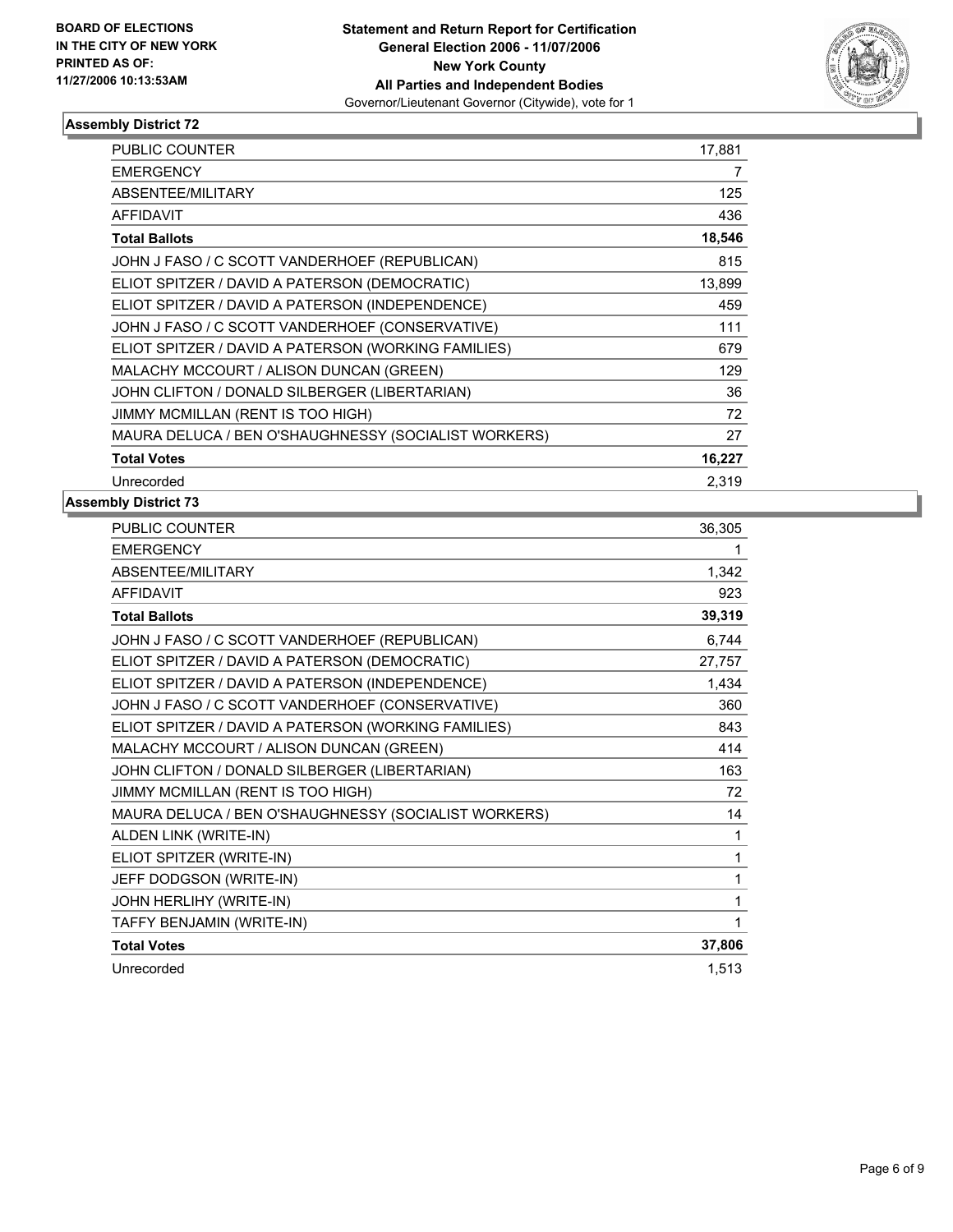

| <b>PUBLIC COUNTER</b>                                | 31,650 |
|------------------------------------------------------|--------|
| <b>EMERGENCY</b>                                     | 102    |
| ABSENTEE/MILITARY                                    | 777    |
| <b>AFFIDAVIT</b>                                     | 943    |
| <b>Total Ballots</b>                                 | 33,867 |
| JOHN J FASO / C SCOTT VANDERHOEF (REPUBLICAN)        | 3,016  |
| ELIOT SPITZER / DAVID A PATERSON (DEMOCRATIC)        | 23,137 |
| ELIOT SPITZER / DAVID A PATERSON (INDEPENDENCE)      | 915    |
| JOHN J FASO / C SCOTT VANDERHOEF (CONSERVATIVE)      | 324    |
| ELIOT SPITZER / DAVID A PATERSON (WORKING FAMILIES)  | 3,771  |
| MALACHY MCCOURT / ALISON DUNCAN (GREEN)              | 637    |
| JOHN CLIFTON / DONALD SILBERGER (LIBERTARIAN)        | 148    |
| JIMMY MCMILLAN (RENT IS TOO HIGH)                    | 150    |
| MAURA DELUCA / BEN O'SHAUGHNESSY (SOCIALIST WORKERS) | 34     |
| BRIAN ROSS (WRITE-IN)                                | 1      |
| CAROLYN CONABOY (WRITE-IN)                           | 1      |
| MICHAEL LERNER (WRITE-IN)                            | 1      |
| <b>Total Votes</b>                                   | 32,135 |
| Unrecorded                                           | 1,732  |

| <b>PUBLIC COUNTER</b>                                | 33,805 |
|------------------------------------------------------|--------|
| <b>EMERGENCY</b>                                     | 288    |
| <b>ABSENTEE/MILITARY</b>                             | 1,110  |
| <b>AFFIDAVIT</b>                                     | 1,201  |
| <b>Total Ballots</b>                                 | 36,960 |
| JOHN J FASO / C SCOTT VANDERHOEF (REPUBLICAN)        | 3,335  |
| ELIOT SPITZER / DAVID A PATERSON (DEMOCRATIC)        | 26,715 |
| ELIOT SPITZER / DAVID A PATERSON (INDEPENDENCE)      | 1,023  |
| JOHN J FASO / C SCOTT VANDERHOEF (CONSERVATIVE)      | 247    |
| ELIOT SPITZER / DAVID A PATERSON (WORKING FAMILIES)  | 3,195  |
| MALACHY MCCOURT / ALISON DUNCAN (GREEN)              | 670    |
| JOHN CLIFTON / DONALD SILBERGER (LIBERTARIAN)        | 189    |
| JIMMY MCMILLAN (RENT IS TOO HIGH)                    | 121    |
| MAURA DELUCA / BEN O'SHAUGHNESSY (SOCIALIST WORKERS) | 31     |
| <b>CLAYTON BANKS (WRITE-IN)</b>                      | 1      |
| IRMA AYCER (WRITE-IN)                                | 1      |
| MICHAEL BLOOMBERG (WRITE-IN)                         |        |
| THOMAS SUOZZI (WRITE-IN)                             |        |
| <b>Total Votes</b>                                   | 35,530 |
| Unrecorded                                           | 1,430  |
|                                                      |        |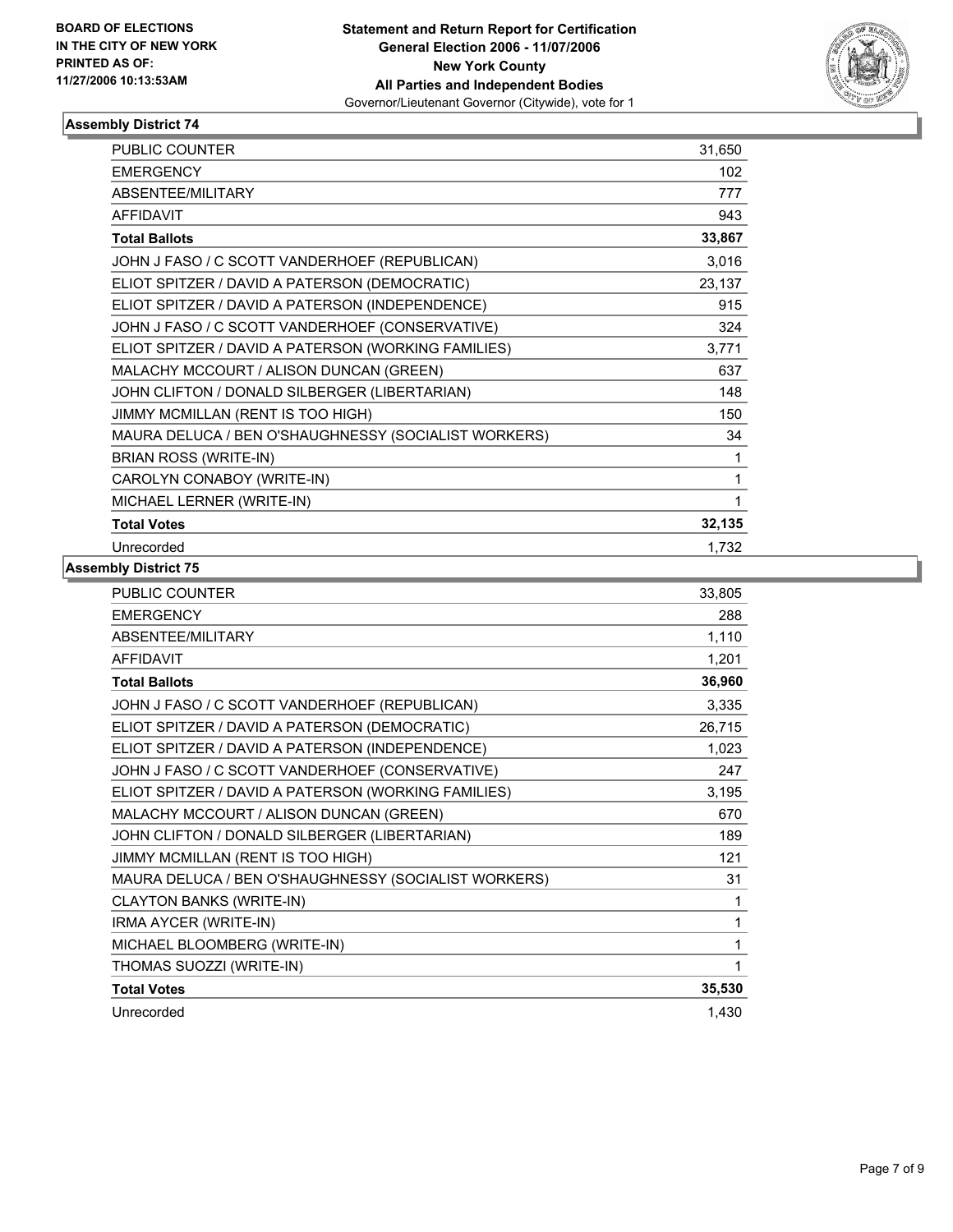

### **Total for Governor/Lieutenant Governor (Citywide) - New York County**

| <b>EMERGENCY</b><br>1,051<br>ABSENTEE/MILITARY<br>9,304<br><b>AFFIDAVIT</b><br>10,803<br><b>Total Ballots</b><br>378,328<br>JOHN J FASO / C SCOTT VANDERHOEF (REPUBLICAN)<br>31,864<br>ELIOT SPITZER / DAVID A PATERSON (DEMOCRATIC)<br>274,989<br>ELIOT SPITZER / DAVID A PATERSON (INDEPENDENCE)<br>10,999<br>JOHN J FASO / C SCOTT VANDERHOEF (CONSERVATIVE)<br>2,574<br>ELIOT SPITZER / DAVID A PATERSON (WORKING FAMILIES)<br>27,408<br>MALACHY MCCOURT / ALISON DUNCAN (GREEN)<br>5,954<br>JOHN CLIFTON / DONALD SILBERGER (LIBERTARIAN)<br>1,397<br>JIMMY MCMILLAN (RENT IS TOO HIGH)<br>1,438<br>MAURA DELUCA / BEN O'SHAUGHNESSY (SOCIALIST WORKERS)<br>359<br>ADRIENNE PAGE (WRITE-IN)<br>1<br>AL SHARPTON (WRITE-IN)<br>1<br>ALAN WONG (WRITE-IN)<br>$\mathbf{1}$<br>ALDEN LINK (WRITE-IN)<br>1<br>ALTON MADDOX (WRITE-IN)<br>1<br>ALTON MADDOX/CHARLES BARRON (WRITE-IN)<br>1<br>1<br>ANTHONY WEINER (WRITE-IN)<br>BEN ARMSTEAD (WRITE-IN)<br>$\mathbf{1}$<br>BENZION RADINSKY (WRITE-IN)<br>1<br>1<br>BILL MURAWSKI (WRITE-IN)<br>BRIAN ROSS (WRITE-IN)<br>1<br>CAROLYN CONABOY (WRITE-IN)<br>1<br>1<br>CHARLES BARRON (WRITE-IN)<br><b>CLAYTON BANKS (WRITE-IN)</b><br>1<br>1<br>DAVID PATERSON (WRITE-IN)<br>1<br>DONALD WINFIELD (WRITE-IN)<br>ELIOT SPITZER (WRITE-IN)<br>2<br>HERMAN SINGER (WRITE-IN)<br>1<br>IRMA AYCER (WRITE-IN)<br>1<br>JEFF DODGSON (WRITE-IN)<br>1<br>1<br>JIMMY MIEMLLAN (WRITE-IN)<br>1<br>JOHN A. RAPHAEL (WRITE-IN)<br>1<br>JOHN BRODERICK (WRITE-IN)<br>1<br>JOHN CRAWFORD (WRITE-IN)<br>1<br>JOHN HERLIHY (WRITE-IN)<br>1<br>JOHN LASALA (WRITE-IN)<br>1<br>JOHN UNIFLOU (WRITE-IN)<br>1<br>KELLY O'NEILL (WRITE-IN)<br>1<br>LEECIA EVE (WRITE-IN)<br>1<br>LENNARD MCNEIL (WRITE-IN)<br>3<br>MICHAEL BLOOMBERG (WRITE-IN) | PUBLIC COUNTER            | 352,354 |
|--------------------------------------------------------------------------------------------------------------------------------------------------------------------------------------------------------------------------------------------------------------------------------------------------------------------------------------------------------------------------------------------------------------------------------------------------------------------------------------------------------------------------------------------------------------------------------------------------------------------------------------------------------------------------------------------------------------------------------------------------------------------------------------------------------------------------------------------------------------------------------------------------------------------------------------------------------------------------------------------------------------------------------------------------------------------------------------------------------------------------------------------------------------------------------------------------------------------------------------------------------------------------------------------------------------------------------------------------------------------------------------------------------------------------------------------------------------------------------------------------------------------------------------------------------------------------------------------------------------------------------------------------------------------------------------------------------------------------------------------------------------------------|---------------------------|---------|
|                                                                                                                                                                                                                                                                                                                                                                                                                                                                                                                                                                                                                                                                                                                                                                                                                                                                                                                                                                                                                                                                                                                                                                                                                                                                                                                                                                                                                                                                                                                                                                                                                                                                                                                                                                          |                           |         |
|                                                                                                                                                                                                                                                                                                                                                                                                                                                                                                                                                                                                                                                                                                                                                                                                                                                                                                                                                                                                                                                                                                                                                                                                                                                                                                                                                                                                                                                                                                                                                                                                                                                                                                                                                                          |                           |         |
|                                                                                                                                                                                                                                                                                                                                                                                                                                                                                                                                                                                                                                                                                                                                                                                                                                                                                                                                                                                                                                                                                                                                                                                                                                                                                                                                                                                                                                                                                                                                                                                                                                                                                                                                                                          |                           |         |
|                                                                                                                                                                                                                                                                                                                                                                                                                                                                                                                                                                                                                                                                                                                                                                                                                                                                                                                                                                                                                                                                                                                                                                                                                                                                                                                                                                                                                                                                                                                                                                                                                                                                                                                                                                          |                           |         |
|                                                                                                                                                                                                                                                                                                                                                                                                                                                                                                                                                                                                                                                                                                                                                                                                                                                                                                                                                                                                                                                                                                                                                                                                                                                                                                                                                                                                                                                                                                                                                                                                                                                                                                                                                                          |                           |         |
|                                                                                                                                                                                                                                                                                                                                                                                                                                                                                                                                                                                                                                                                                                                                                                                                                                                                                                                                                                                                                                                                                                                                                                                                                                                                                                                                                                                                                                                                                                                                                                                                                                                                                                                                                                          |                           |         |
|                                                                                                                                                                                                                                                                                                                                                                                                                                                                                                                                                                                                                                                                                                                                                                                                                                                                                                                                                                                                                                                                                                                                                                                                                                                                                                                                                                                                                                                                                                                                                                                                                                                                                                                                                                          |                           |         |
|                                                                                                                                                                                                                                                                                                                                                                                                                                                                                                                                                                                                                                                                                                                                                                                                                                                                                                                                                                                                                                                                                                                                                                                                                                                                                                                                                                                                                                                                                                                                                                                                                                                                                                                                                                          |                           |         |
|                                                                                                                                                                                                                                                                                                                                                                                                                                                                                                                                                                                                                                                                                                                                                                                                                                                                                                                                                                                                                                                                                                                                                                                                                                                                                                                                                                                                                                                                                                                                                                                                                                                                                                                                                                          |                           |         |
|                                                                                                                                                                                                                                                                                                                                                                                                                                                                                                                                                                                                                                                                                                                                                                                                                                                                                                                                                                                                                                                                                                                                                                                                                                                                                                                                                                                                                                                                                                                                                                                                                                                                                                                                                                          |                           |         |
|                                                                                                                                                                                                                                                                                                                                                                                                                                                                                                                                                                                                                                                                                                                                                                                                                                                                                                                                                                                                                                                                                                                                                                                                                                                                                                                                                                                                                                                                                                                                                                                                                                                                                                                                                                          |                           |         |
|                                                                                                                                                                                                                                                                                                                                                                                                                                                                                                                                                                                                                                                                                                                                                                                                                                                                                                                                                                                                                                                                                                                                                                                                                                                                                                                                                                                                                                                                                                                                                                                                                                                                                                                                                                          |                           |         |
|                                                                                                                                                                                                                                                                                                                                                                                                                                                                                                                                                                                                                                                                                                                                                                                                                                                                                                                                                                                                                                                                                                                                                                                                                                                                                                                                                                                                                                                                                                                                                                                                                                                                                                                                                                          |                           |         |
|                                                                                                                                                                                                                                                                                                                                                                                                                                                                                                                                                                                                                                                                                                                                                                                                                                                                                                                                                                                                                                                                                                                                                                                                                                                                                                                                                                                                                                                                                                                                                                                                                                                                                                                                                                          |                           |         |
|                                                                                                                                                                                                                                                                                                                                                                                                                                                                                                                                                                                                                                                                                                                                                                                                                                                                                                                                                                                                                                                                                                                                                                                                                                                                                                                                                                                                                                                                                                                                                                                                                                                                                                                                                                          |                           |         |
|                                                                                                                                                                                                                                                                                                                                                                                                                                                                                                                                                                                                                                                                                                                                                                                                                                                                                                                                                                                                                                                                                                                                                                                                                                                                                                                                                                                                                                                                                                                                                                                                                                                                                                                                                                          |                           |         |
|                                                                                                                                                                                                                                                                                                                                                                                                                                                                                                                                                                                                                                                                                                                                                                                                                                                                                                                                                                                                                                                                                                                                                                                                                                                                                                                                                                                                                                                                                                                                                                                                                                                                                                                                                                          |                           |         |
|                                                                                                                                                                                                                                                                                                                                                                                                                                                                                                                                                                                                                                                                                                                                                                                                                                                                                                                                                                                                                                                                                                                                                                                                                                                                                                                                                                                                                                                                                                                                                                                                                                                                                                                                                                          |                           |         |
|                                                                                                                                                                                                                                                                                                                                                                                                                                                                                                                                                                                                                                                                                                                                                                                                                                                                                                                                                                                                                                                                                                                                                                                                                                                                                                                                                                                                                                                                                                                                                                                                                                                                                                                                                                          |                           |         |
|                                                                                                                                                                                                                                                                                                                                                                                                                                                                                                                                                                                                                                                                                                                                                                                                                                                                                                                                                                                                                                                                                                                                                                                                                                                                                                                                                                                                                                                                                                                                                                                                                                                                                                                                                                          |                           |         |
|                                                                                                                                                                                                                                                                                                                                                                                                                                                                                                                                                                                                                                                                                                                                                                                                                                                                                                                                                                                                                                                                                                                                                                                                                                                                                                                                                                                                                                                                                                                                                                                                                                                                                                                                                                          |                           |         |
|                                                                                                                                                                                                                                                                                                                                                                                                                                                                                                                                                                                                                                                                                                                                                                                                                                                                                                                                                                                                                                                                                                                                                                                                                                                                                                                                                                                                                                                                                                                                                                                                                                                                                                                                                                          |                           |         |
|                                                                                                                                                                                                                                                                                                                                                                                                                                                                                                                                                                                                                                                                                                                                                                                                                                                                                                                                                                                                                                                                                                                                                                                                                                                                                                                                                                                                                                                                                                                                                                                                                                                                                                                                                                          |                           |         |
|                                                                                                                                                                                                                                                                                                                                                                                                                                                                                                                                                                                                                                                                                                                                                                                                                                                                                                                                                                                                                                                                                                                                                                                                                                                                                                                                                                                                                                                                                                                                                                                                                                                                                                                                                                          |                           |         |
|                                                                                                                                                                                                                                                                                                                                                                                                                                                                                                                                                                                                                                                                                                                                                                                                                                                                                                                                                                                                                                                                                                                                                                                                                                                                                                                                                                                                                                                                                                                                                                                                                                                                                                                                                                          |                           |         |
|                                                                                                                                                                                                                                                                                                                                                                                                                                                                                                                                                                                                                                                                                                                                                                                                                                                                                                                                                                                                                                                                                                                                                                                                                                                                                                                                                                                                                                                                                                                                                                                                                                                                                                                                                                          |                           |         |
|                                                                                                                                                                                                                                                                                                                                                                                                                                                                                                                                                                                                                                                                                                                                                                                                                                                                                                                                                                                                                                                                                                                                                                                                                                                                                                                                                                                                                                                                                                                                                                                                                                                                                                                                                                          |                           |         |
|                                                                                                                                                                                                                                                                                                                                                                                                                                                                                                                                                                                                                                                                                                                                                                                                                                                                                                                                                                                                                                                                                                                                                                                                                                                                                                                                                                                                                                                                                                                                                                                                                                                                                                                                                                          |                           |         |
|                                                                                                                                                                                                                                                                                                                                                                                                                                                                                                                                                                                                                                                                                                                                                                                                                                                                                                                                                                                                                                                                                                                                                                                                                                                                                                                                                                                                                                                                                                                                                                                                                                                                                                                                                                          |                           |         |
|                                                                                                                                                                                                                                                                                                                                                                                                                                                                                                                                                                                                                                                                                                                                                                                                                                                                                                                                                                                                                                                                                                                                                                                                                                                                                                                                                                                                                                                                                                                                                                                                                                                                                                                                                                          |                           |         |
|                                                                                                                                                                                                                                                                                                                                                                                                                                                                                                                                                                                                                                                                                                                                                                                                                                                                                                                                                                                                                                                                                                                                                                                                                                                                                                                                                                                                                                                                                                                                                                                                                                                                                                                                                                          |                           |         |
|                                                                                                                                                                                                                                                                                                                                                                                                                                                                                                                                                                                                                                                                                                                                                                                                                                                                                                                                                                                                                                                                                                                                                                                                                                                                                                                                                                                                                                                                                                                                                                                                                                                                                                                                                                          |                           |         |
|                                                                                                                                                                                                                                                                                                                                                                                                                                                                                                                                                                                                                                                                                                                                                                                                                                                                                                                                                                                                                                                                                                                                                                                                                                                                                                                                                                                                                                                                                                                                                                                                                                                                                                                                                                          |                           |         |
|                                                                                                                                                                                                                                                                                                                                                                                                                                                                                                                                                                                                                                                                                                                                                                                                                                                                                                                                                                                                                                                                                                                                                                                                                                                                                                                                                                                                                                                                                                                                                                                                                                                                                                                                                                          |                           |         |
|                                                                                                                                                                                                                                                                                                                                                                                                                                                                                                                                                                                                                                                                                                                                                                                                                                                                                                                                                                                                                                                                                                                                                                                                                                                                                                                                                                                                                                                                                                                                                                                                                                                                                                                                                                          |                           |         |
|                                                                                                                                                                                                                                                                                                                                                                                                                                                                                                                                                                                                                                                                                                                                                                                                                                                                                                                                                                                                                                                                                                                                                                                                                                                                                                                                                                                                                                                                                                                                                                                                                                                                                                                                                                          |                           |         |
|                                                                                                                                                                                                                                                                                                                                                                                                                                                                                                                                                                                                                                                                                                                                                                                                                                                                                                                                                                                                                                                                                                                                                                                                                                                                                                                                                                                                                                                                                                                                                                                                                                                                                                                                                                          |                           |         |
|                                                                                                                                                                                                                                                                                                                                                                                                                                                                                                                                                                                                                                                                                                                                                                                                                                                                                                                                                                                                                                                                                                                                                                                                                                                                                                                                                                                                                                                                                                                                                                                                                                                                                                                                                                          |                           |         |
|                                                                                                                                                                                                                                                                                                                                                                                                                                                                                                                                                                                                                                                                                                                                                                                                                                                                                                                                                                                                                                                                                                                                                                                                                                                                                                                                                                                                                                                                                                                                                                                                                                                                                                                                                                          |                           |         |
|                                                                                                                                                                                                                                                                                                                                                                                                                                                                                                                                                                                                                                                                                                                                                                                                                                                                                                                                                                                                                                                                                                                                                                                                                                                                                                                                                                                                                                                                                                                                                                                                                                                                                                                                                                          |                           |         |
|                                                                                                                                                                                                                                                                                                                                                                                                                                                                                                                                                                                                                                                                                                                                                                                                                                                                                                                                                                                                                                                                                                                                                                                                                                                                                                                                                                                                                                                                                                                                                                                                                                                                                                                                                                          |                           |         |
|                                                                                                                                                                                                                                                                                                                                                                                                                                                                                                                                                                                                                                                                                                                                                                                                                                                                                                                                                                                                                                                                                                                                                                                                                                                                                                                                                                                                                                                                                                                                                                                                                                                                                                                                                                          |                           |         |
|                                                                                                                                                                                                                                                                                                                                                                                                                                                                                                                                                                                                                                                                                                                                                                                                                                                                                                                                                                                                                                                                                                                                                                                                                                                                                                                                                                                                                                                                                                                                                                                                                                                                                                                                                                          |                           |         |
|                                                                                                                                                                                                                                                                                                                                                                                                                                                                                                                                                                                                                                                                                                                                                                                                                                                                                                                                                                                                                                                                                                                                                                                                                                                                                                                                                                                                                                                                                                                                                                                                                                                                                                                                                                          |                           |         |
|                                                                                                                                                                                                                                                                                                                                                                                                                                                                                                                                                                                                                                                                                                                                                                                                                                                                                                                                                                                                                                                                                                                                                                                                                                                                                                                                                                                                                                                                                                                                                                                                                                                                                                                                                                          | MICHAEL LERNER (WRITE-IN) | 1       |